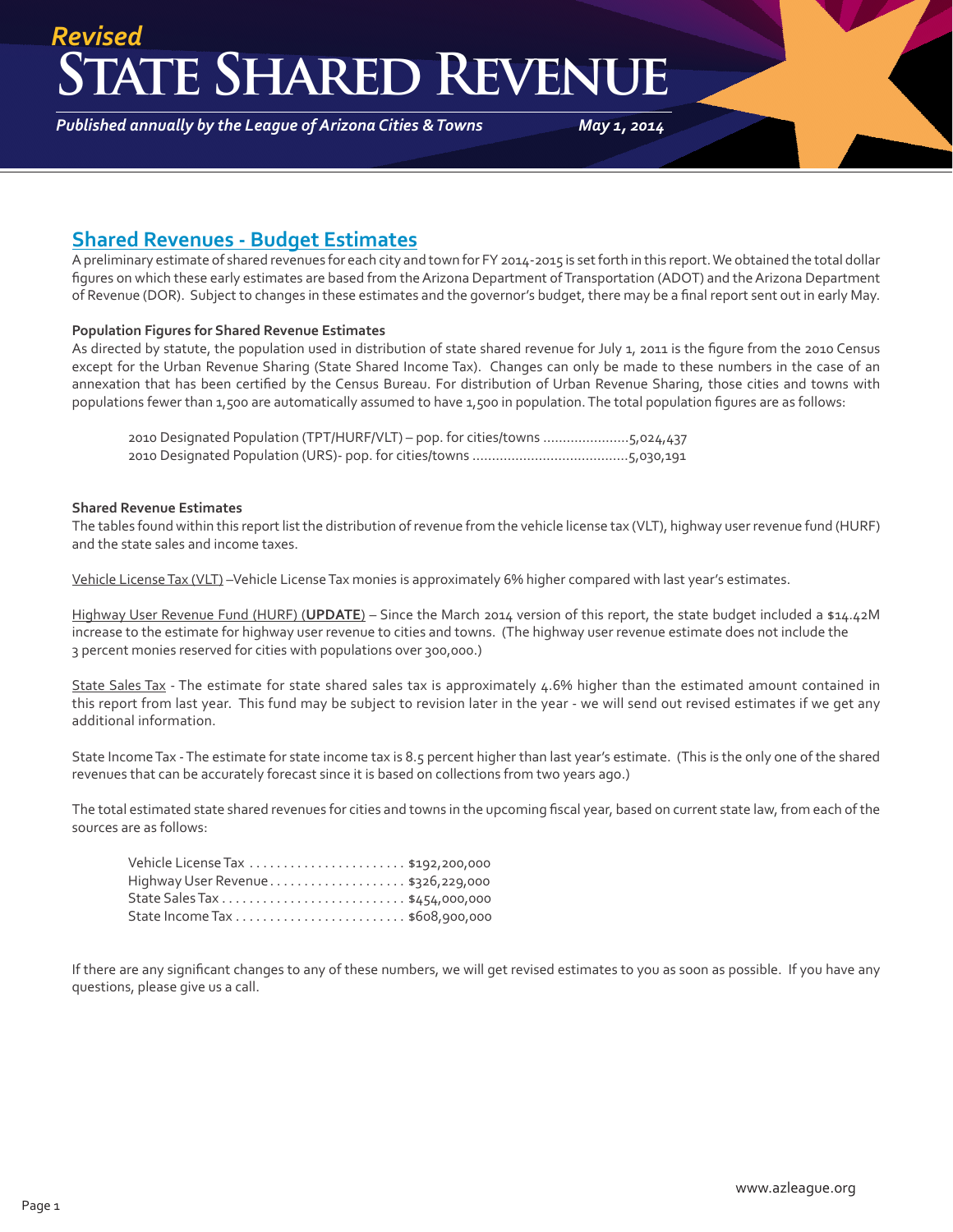## **State Shared Revenue** *Revised*

*Published annually by the League of Arizona Cities & Towns*

*May 1, 2014*

| <b>CITY/TOWN</b>        | 2010 CENSUS<br>POP. | <b>2010 URS</b><br>POP.* | <b>VLT</b>   | <b>HURF</b>  | <b>SALESTAX</b> | <b>INCOME TAX</b> |
|-------------------------|---------------------|--------------------------|--------------|--------------|-----------------|-------------------|
| APACHE JUNCTION         | 35,840              | 35,840                   | \$1,666,831  | \$2,460,017  | \$3,238,444     | \$4,338,399       |
| <b>AVONDALE</b>         | 76,238              | 76,238                   | \$2,695,707  | \$4,539,849  | \$6,888,742     | \$9,228,540       |
| <b>BENSON</b>           | 5,105               | 5,105                    | \$249,009    | \$359,893    | \$461,280       | \$617,956         |
| <b>BISBEE</b>           | 5,575               | 5,575                    | \$271,935    | \$393,027    | \$503,748       | \$674,849         |
| <b>BUCKEYE</b>          | 50,876              | 50,876                   | \$1,798,930  | \$3,029,583  | \$4,597,073     | \$6,158,493       |
| <b>BULLHEAD CITY</b>    | 39,540              | 39,540                   | \$2,032,382  | \$3,313,274  | \$3,572,770     | \$4,786,281       |
| <b>CAMP VERDE</b>       | 10,873              | 10,873                   | \$600,134    | \$809,854    | \$982,467       | \$1,316,167       |
| CAREFREE                | 3,363               | 3,363                    | \$118,913    | \$200,261    | \$303,875       | \$407,088         |
| <b>CASA GRANDE</b>      | 48,571              | 48,571                   | \$2,258,918  | \$3,333,859  | \$4,388,797     | \$5,879,475       |
| <b>CAVE CREEK</b>       | 5,015               | 5,015                    | \$177,326    | \$298,635    | \$453,147       | \$607,061         |
| <b>CHANDLER</b>         | 236,326             | 236,326                  | \$8,349,097  | \$14,072,828 | \$21,354,035    | \$28,607,045      |
| <b>CHINO VALLEY</b>     | 10,817              | 10,817                   | \$597,043    | \$805,683    | \$977,407       | \$1,309,388       |
| CLARKDALE               | 4,097               | 4,097                    | \$226,133    | \$305,157    | \$370,198       | \$495,938         |
| <b>CLIFTON</b>          | 3,311               | 3,311                    | \$285,538    | \$308,685    | \$299,177       | \$400,794         |
| <b>COLORADO CITY</b>    | 4,821               | 4,821                    | \$247,803    | \$403,978    | \$435,618       | \$583,578         |
| <b>COOLIDGE</b>         | 11,825              | 11,825                   | \$549,952    | \$811,655    | \$1,068,488     | \$1,431,405       |
| <b>COTTONWOOD</b>       | 11,265              | 11,265                   | \$621,770    | \$839,052    | \$1,017,887     | \$1,363,618       |
| DEWEY-HUMBOLDT          | 3,894               | 3,894                    | \$214,929    | \$290,037    | \$351,856       | \$471,365         |
| <b>DOUGLAS</b>          | 17,509              | 17,509                   | \$847,656    | \$1,234,351  | \$1,582,085     | \$2,119,448       |
| <b>DUNCAN</b>           | 696                 | 1,500                    | \$60,022     | \$64,888     | \$62,889        | \$181,574         |
| EAGAR                   | 4,885               | 4,885                    | \$287,642    | \$915,092    | \$441,401       | \$591,325         |
| EL MIRAGE               | 31,797              | 31,797                   | \$1,124,313  | \$1,893,460  | \$2,873,125     | \$3,848,998       |
| <b>ELOY</b>             | 16,631              | 16,631                   | \$773,467    | \$1,141,533  | \$1,502,750     | \$2,013,167       |
| <b>FLAGSTAFF</b>        | 65,870              | 65,870                   | \$2,821,218  | \$6,796,568  | \$5,951,907     | \$7,973,503       |
| <b>FLORENCE</b>         | 25,536              | 25,536                   | \$1,187,617  | \$1,752,762  | \$2,307,392     | \$3,091,109       |
| <b>FOUNTAIN HILLS</b>   | 22,489              | 22,489                   | \$795,191    | \$1,339,183  | \$2,032,070     | \$2,722,273       |
| <b>FREDONIA</b>         | 1,314               | 1,500                    | \$56,279     | \$135,581    | \$118,731       | \$181,574         |
| <b>GILA BEND</b>        | 1,922               | 1,922                    | \$67,960     | \$114,452    | \$173,669       | \$232,656         |
| <b>GILBERT</b>          | 208,352             | 208,352                  | \$7,370,711  | \$12,407,022 | \$18,826,350    | \$25,220,818      |
| <b>GLENDALE</b>         | 226,721             | 226,721                  | \$8,016,651  | \$13,500,866 | \$20,486,143    | \$27,444,369      |
| <b>GLOBE</b>            | 7,532               | 7,532                    | \$450,002    | \$738,767    | \$680,579       | \$911,742         |
| <b>GOODYEAR</b>         | 65,275              | 65,275                   | \$2,308,065  | \$3,887,020  | \$5,898,143     | \$7,901,479       |
| <b>GUADALUPE</b>        | 5,523               | 5,523                    | \$195,288    | \$328,886    | \$499,049       | \$668,554         |
| <b>HAYDEN</b>           | 662                 | 1,500                    | \$39,551     | \$64,931     | \$59,817        | \$181,574         |
| <b>HOLBROOK</b>         | 5,053               | 5,053                    | \$275,838    | \$604,284    | \$456,581       | \$611,661         |
| <b>HUACHUCA CITY</b>    | 1,853               | 1,853                    | \$90,385     | \$130,633    | \$167,434       | \$224,304         |
| <b>JEROME</b>           | 444                 | 1,500                    | \$24,507     | \$33,070     | \$40,119        | \$181,574         |
| <b>KEARNY</b>           | 1,950               | 1,950                    | \$90,690     | \$133,846    | \$176,199       | \$236,046         |
| KINGMAN                 | 28,068              | 28,068                   | \$1,442,714  | \$2,351,972  | \$2,536,179     | \$3,397,606       |
| <b>LAKE HAVASU CITY</b> | 52,527              | 52,527                   | \$2,699,922  | \$4,401,526  | \$4,746,255     | \$6,358,345       |
| LITCHFIELD PARK         | 5,476               | 5,476                    | \$193,626    | \$326,087    | \$494,803       | \$662,865         |
| <b>MAMMOTH</b>          | 1,426               | 1,500                    | \$66,320     | \$97,879     | \$128,851       | \$181,574         |
| MARANA                  | 34,961              | 34,961                   | \$1,392,720  | \$2,457,223  | \$3,159,019     | \$4,231,997       |
| <b>MARICOPA</b>         | 43,482              | 43,482                   | \$2,022,241  | \$2,984,556  | \$3,928,963     | \$5,263,456       |
| MESA                    | 439,041             | 439,041                  | \$15,524,095 | \$26,144,176 | \$39,671,035    | \$53,145,510      |
| MIAMI                   | 1,837               | 1,837                    | \$109,752    | \$180,180    | \$165,988       | \$222,367         |